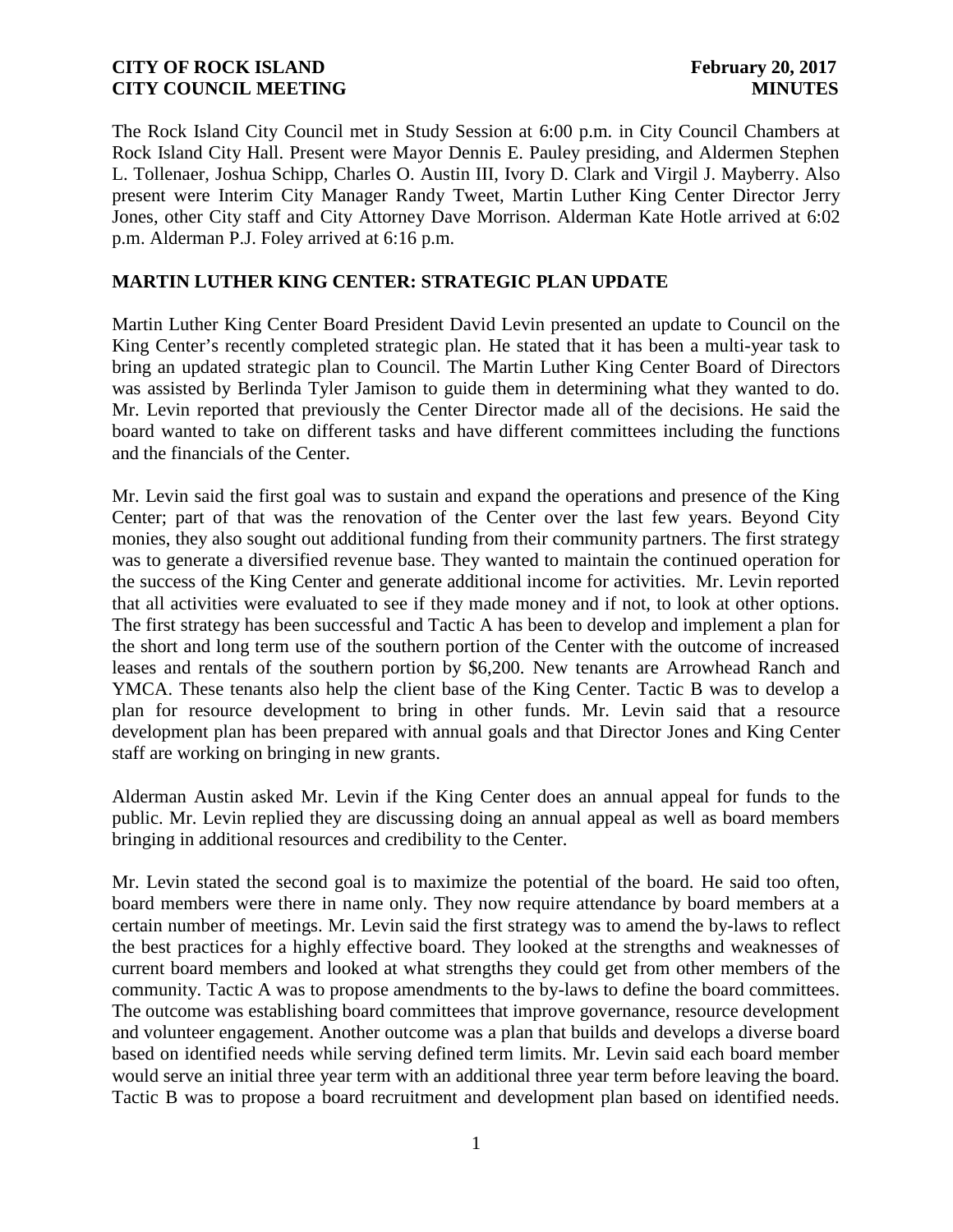The outcome was a board job description and contract defining the board member's role and expectations of board members.

Mr. Levin presented the third goal of the plan: to expand the positive presence of the King Center on both local and regional levels. The first strategy was to create linkages to organizations, individuals and entities that support the King Center's interests and mission. A second strategy was to approve a slate of special events with measurable goals. Mr. Levin emphasized that events need to make money or the board would have to take a hard look at continuing them. A third strategy was to establish criteria and define measurable goals for expanded programming. Mr. Levin said tactics employed were modifying and/or eliminating King Center events and programs to align with the strategic plan and to develop a volunteer engagement plan. Outcomes for the third goal were: the completion of a marketing plan designed to raise revenue and improve awareness; engagement with the business community and methods to regularly inform constituents; informing an increased number of legislators about the King Center through events such as the one held last year with Congresswoman Bustos; establishment of a slate of special events and their measurable goals; identification of criteria and procedures to establish programming; and the creation of a volunteer engagement plan that cultivates relationships and leverages resources. Mr. Levin stated they want to continue to meet with business partners and state and federal legislators to grow their revenue base.

Alderman Austin discussed the United Way's method of measuring outcomes through the statement of specific results and encouraged the King Center to add end results to their plan; specifically what results are they trying to get.

Mr. Levin reviewed the proposed by-laws changes: board meetings occur minimally ten times annually; board members attend 75% of meetings; board members annually provide 25 hours of volunteer service and/or make the King Center one of their top three charitable donations; each director's term shall be three years with directors serving no more than two consecutive terms; and the board shall form three committees of Finance, Resource Development and Building and Grounds. Mr. Levin stated that board members are now attending meetings 90% of the time.

Mr. Levin explained the responsibilities and membership of each of the committees. The Resource Development Committee will do strategic fundraising; establish a strategy to create positive and mutually beneficial volunteer experiences; and establish and recommend a marketing plan based on the King Center board priorities. Members of the Resource Development Committee are Terry Brooks, Latricia Andrews and Justin Johnson. The Finance Committee provides financial oversight for the organization including budgeting, audit, and compliance and reporting. Members of the Finance Committee are Stephanie Masson, David Levin and John Thorson. The Building and Grounds Committee will identify needs and recommend policies to maintain a high quality facility. Members of the Building and Grounds Committee are Jim Kerr, Donald Payton, Ed Yancy, Ivory Clark and Tony Banks.

Alderman Mayberry asked if the King Center board is full. Mayor Pauley explained there are no open seats on the board and current board members will operate under these new changes until either their term expires or they decide to leave the board.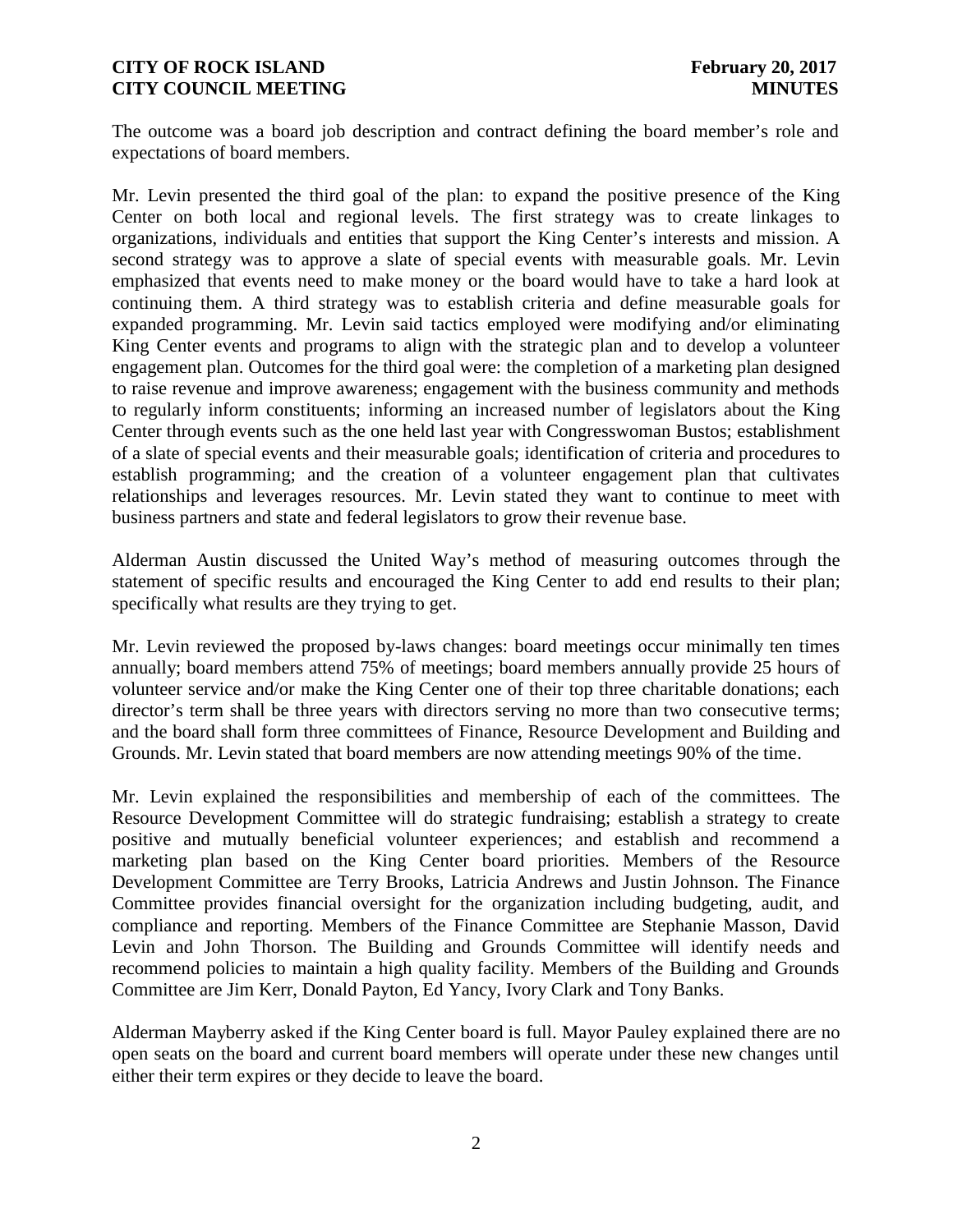Alderman Austin asked Mr. Levin what he sees as their number one need. Mr. Levin replied, "money." Mayor Pauley asked if there was a target goal for the charitable donations from board members. Mr. Levin said no; they don't have a specific number, but they are looking at different ways to give. Mayor Pauley asked what would equate to the 25 hours of service as the alternative. Mr. Levin said he didn't know that; it would have to be looked at on an individual basis. Alderman Mayberry asked the City Attorney if that was legal to require donations from board members. Attorney Morrison replied since an alternative of donating time is given; it would not be a violation. Alderman Clark and Alderman Hotle both said it is standard policy for most organizations to require their board members to either volunteer so many hours or to make a charitable donation. Alderman Mayberry stated they are not government entities. Alderman Schipp asked for confirmation that the King Center is a  $501(c)(3)$  organization; yes, it is. Mayor Pauley said by ordinance the Finance and Human Resources Directors and one alderman must serve on the King Center board.

Alderman Hotle asked for more specifics about the money they are looking for with either their resource development plan or if they have a fundraising plan. Mr. Levin said they are looking at events that will raise money and also raise the synergy between the community and the Center. He stated that originally the King Center was supposed to be more of regional community center. Mayor Pauley reported that Davenport is not building a King Center, but is dedicating one room in a new building to Martin Luther King. Alderman Hotle said she was supportive of the Center focus being regional and that would be an additional way to fund the King Center long-term by assisting students, young people and citizens in other communities.

Alderman Austin brought up block grant funding; it may or may not be there in the future. Mr. Levin commended Director Jones for what he has done with the King Center budget. Alderman Clark recognized that Human Resources Director John Thorson and Finance Director Stephanie Masson put many hours into the King Center and thanked them for their service. Alderman Clark also commended King Center staff Kristia Leshoure and Jerry Jones and King Center Vice Chair Mr. Kerr. Mr. Levin said the board is pleased with how the King Center is going since Jerry Jones came back as Director and they are thankful for the employees of the King Center. Alderman Clark thanked Mr. Levin for his leadership.

Alderman Mayberry commented on the report made at the last Council meeting regarding an incident at the King Center. Police Chief VenHuizen said he could confirm there was one person outside the King Center with a gun. Chief VenHuizen said the report about shots fired was not sustained and that he could not confirm other information that was reported last week.

Alderman Mayberry asked Alderman Hotle how many households were watching last week. Alderman Hotle said Mediacom could not give out that information and could not determine how many people were watching last week. Mayor Pauley told Alderman Mayberry he could address the issue at the regular Council meeting under "Other Business" on the agenda. Mr. Levin reported that they have chaperones at all of their events.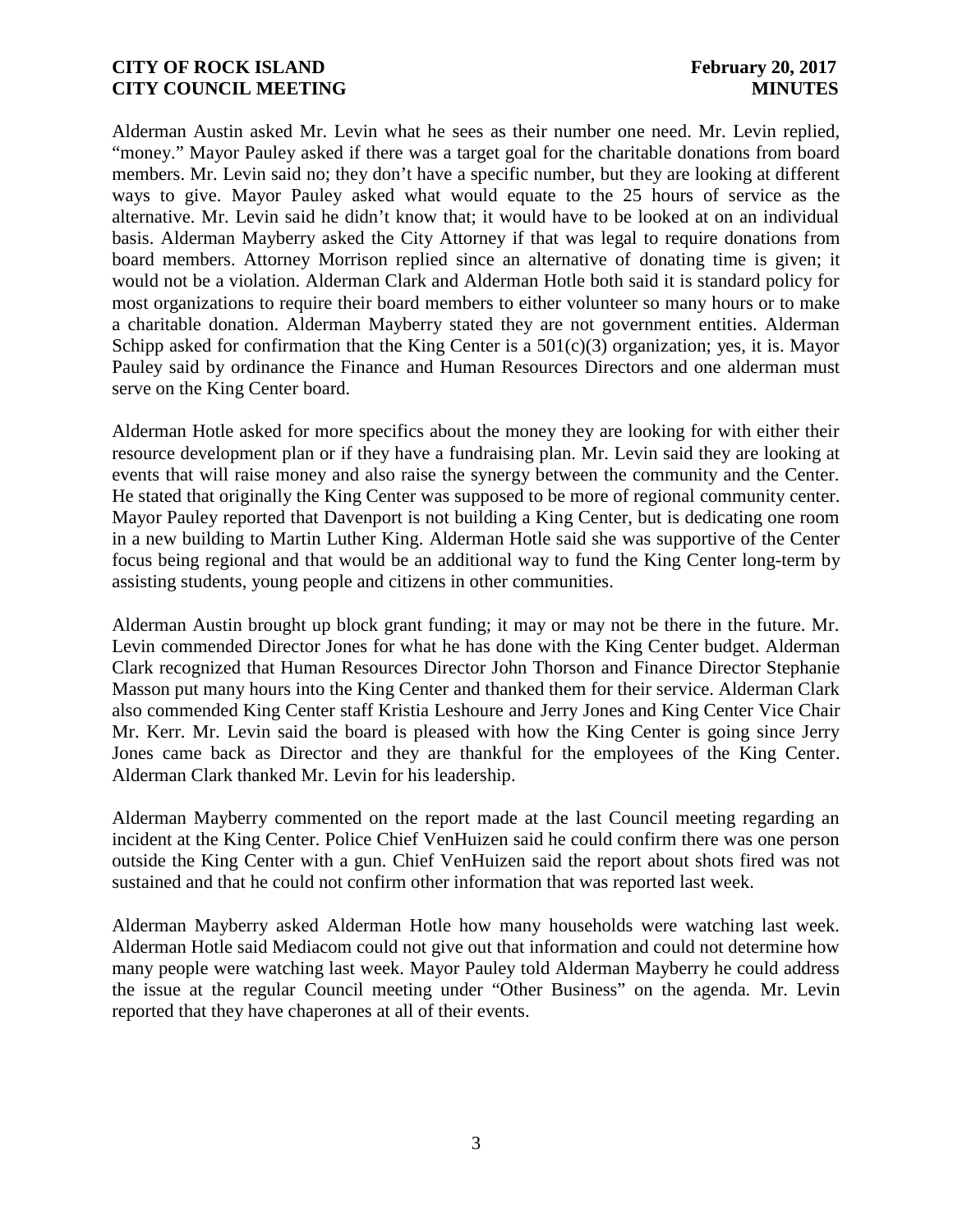#### **EXECUTIVE SESSION**

A motion was made by Alderman Clark and seconded by Alderman Mayberry at 6:26 p.m. to recess to Executive Session on matters of Personnel, Property Acquisition and Litigation. The motion carried on a roll call vote. Those voting Aye being; Alderman Tollenaer, Alderman Hotle, Alderman Schipp, Alderman Austin, Alderman Clark, Alderman Mayberry and Alderman Foley; those voting No, none.

#### **ADJOURNMENT**

Mayor Pauley reconvened the regular meeting at 6:36 p.m. A motion made by Alderman Foley and seconded by Alderman Clark to adjourn the meeting carried by the following Aye and No vote. Those voting aye being: Alderman Tollenaer, Alderman Hotle, Alderman Schipp, Alderman Austin, Alderman Clark, Alderman Mayberry and Alderman Foley; those voting No, none. The meeting was adjourned at 6:37 p.m.

Judith H. Gilbert, City Clerk

\_\_\_\_\_\_\_\_\_\_\_\_\_\_\_\_\_\_\_\_\_\_\_\_\_\_\_\_\_\_\_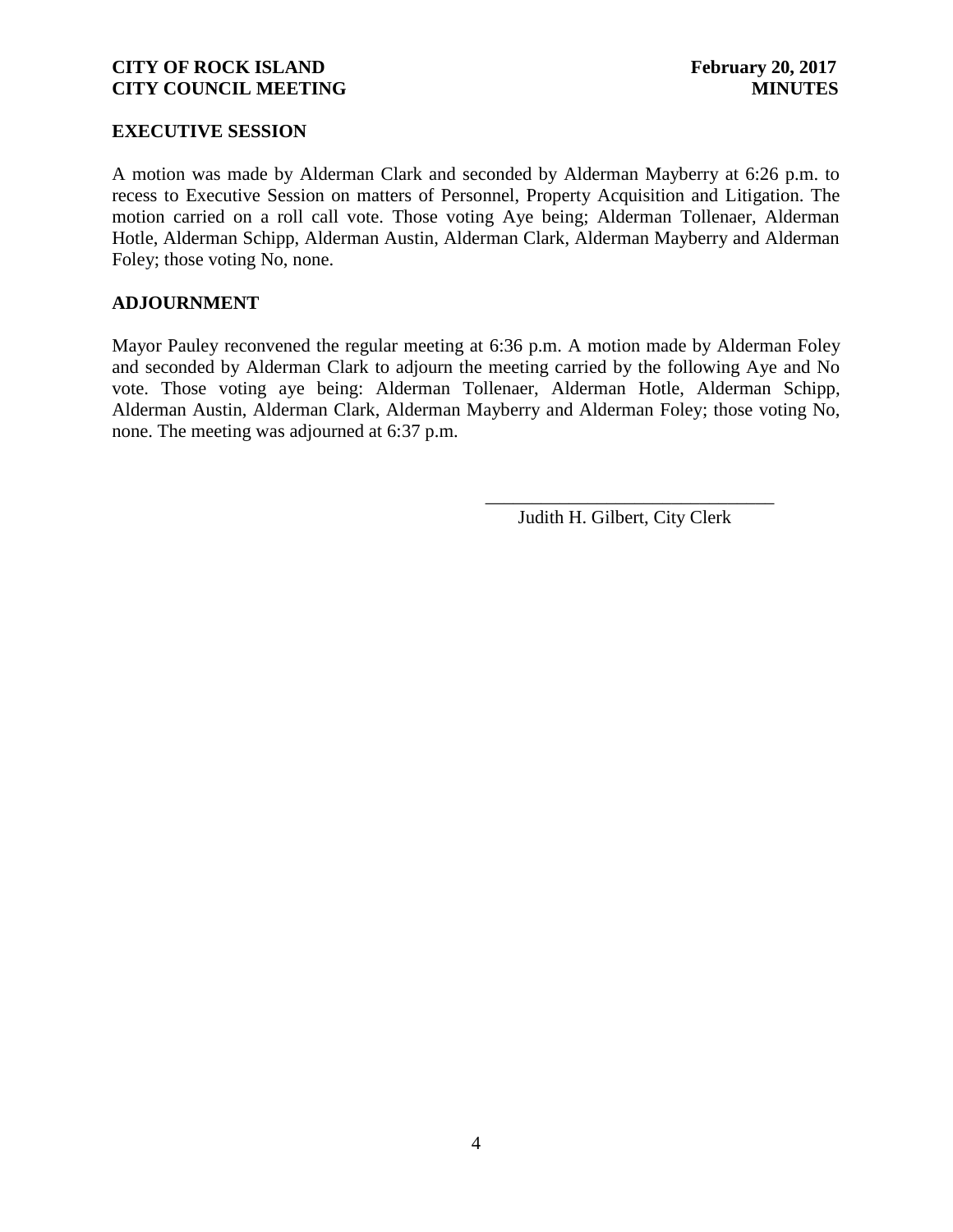Rock Island City Council met in regular session at 6:45 p.m. in Council Chambers of Rock Island City Hall. Present were Mayor Dennis E. Pauley presiding, and Aldermen Stephen L. Tollenaer, Kate Hotle, Joshua Schipp, Charles O. Austin III, Ivory D. Clark, Virgil J. Mayberry and P.J. Foley. Also present were Interim City Manager Randy Tweet and City Attorney Dave Morrison.

Introductory Proceedings

Mayor Pauley called the meeting to order and led in the Pledge of Allegiance. Alderman Austin gave the Invocation.

# Agenda Item #5 **Minutes of the meeting of February 13, 2017.**

It was moved by Alderman Hotle and seconded by Alderman Schipp to approve the Minutes of the meeting of February 13, 2017 as printed. The motion carried by the following Aye and No vote; those voting Aye being; Alderman Tollenaer, Alderman Hotle, Alderman Schipp, Alderman Austin, Alderman Clark, Alderman Mayberry and Alderman Foley; those voting No, none.

## Agenda Item #6 **Update Rock Island by Mayor Dennis E. Pauley.**

Rock Island's Housing Market Report – The City of Rock Island made the list of the nation's 25 Most Affordable Housing Markets, a ranking released by 24/7 Wall Street. This is not the first time Rock Island has been nationally recognized for its housing market. It received a similar ranking in May 2016 when it was named among the communities nationwide where housing is most affordable for military families. Rock Island's actual ranking was number 5.

Facts and Fabrications – On Tuesday, February 21, 2017 the Second Baptist Church and the Rock Island Preservation Society will celebrate Black History Month starting at 6:30 p.m. The program will feature 3 presentations including Clayton Peterson's stories behind his Underground Railroad quilt. Second Baptist Church is located at 919 6th Avenue in Rock Island and for more information please call (309) 788-0677.

Mardi Gras at the Mansion – Join Friends of Hauberg for a night filled with fun and entertainment, after all it is a Mardi Gras party. On Saturday, February 25 from 7:00 p.m. to 11:00 p.m. join the festivities and enjoy southern cooking and a cash bar. The cost is \$35.00 per person and more information on the event can be found at www.haubergcenter.org.

Murder Mystery Scavenger Hunt – The Parks and Recreation Department will hold its annual whodunit murder mystery scavenger hunt that lasts approximately 2 hours. On Saturday, March 4, 2017 starting at 6:30 p.m. you will explore the Hauberg Mansion and grounds while solving the mystery. Hot on the heels of a killer through the Estate, you will collect clues and evidence in order to successfully complete your mission. No script, no board games, just you and your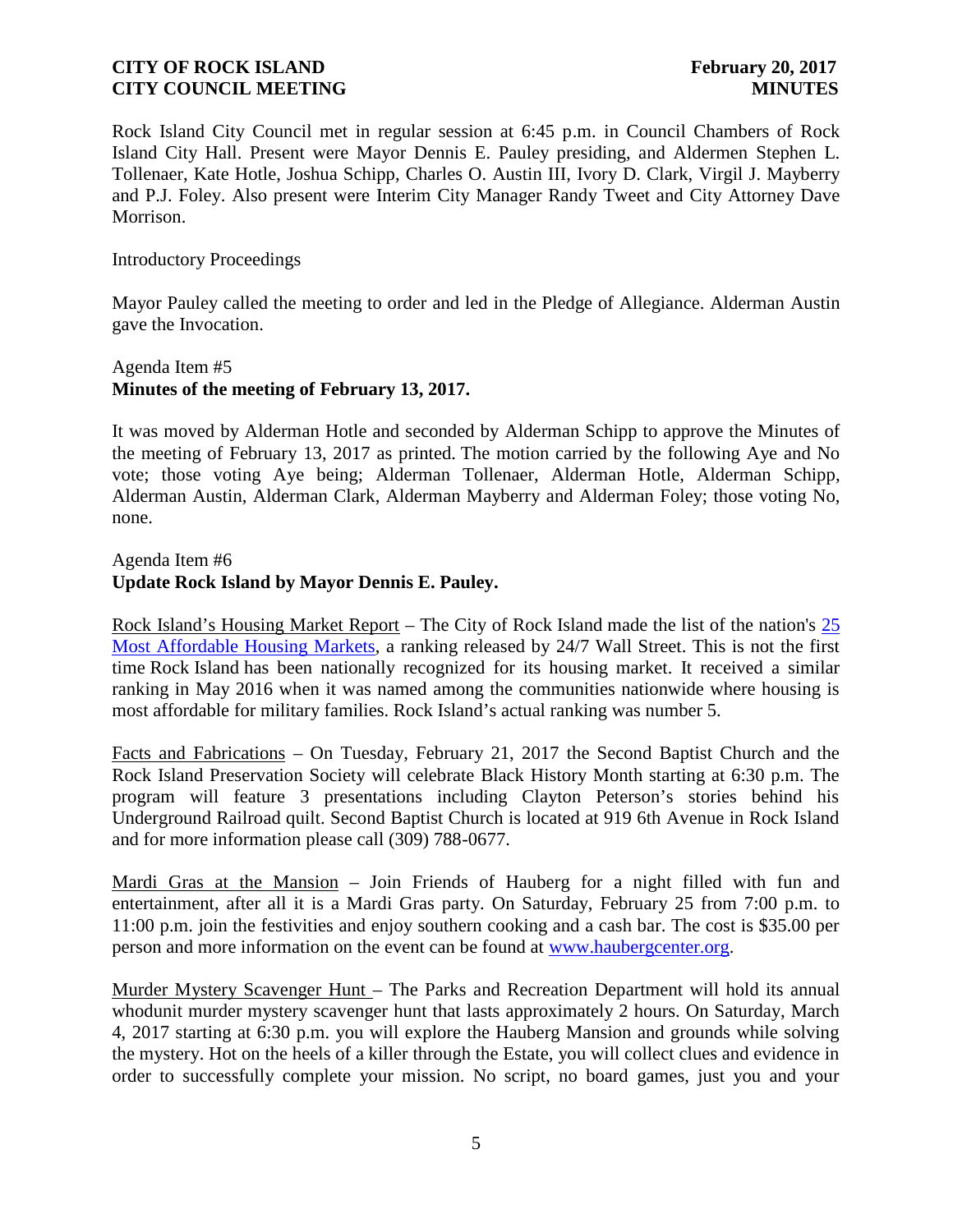friends experiencing the hunt. Light refreshments and snacks will be served. Teams of 2 to 5 are encouraged. The cost is \$25.00 per person. For more information please call (309) 732-7275.

Antique Spectacular Vintage Market – The 22nd annual Spring Antique Spectacular will be March 3-5, 2017 at the QCCA Expo Center, 2421 2nd Avenue in Rock Island. The event will feature antique dealers with unique merchandise from around the world. With the Antique Spectacular, there is always something to interest every collector. Shop for a timeless treasure that is new to you. Show hours are  $4:00$  p.m. to  $9:00$  p.m. Friday,  $10:00$  a.m. to  $6:00$  p.m. Saturday, and 10:00 a.m. to 4:00 p.m. Sunday. Admission is \$7.00 and good for admittance all three days. Parking is free. For information visit http://www.antiquespectacular.com or call Kimberly Schilling (712) 324-9964.

Alderman Mayberry reported that Diane Oestreich of the Rock Island Preservation Society will also be speaking at the Second Baptist Church tomorrow night about the history of the Black Masons in Rock Island and he will be speaking about the 108th U.S. Colored Troops stationed at the Prison in Rock Island.

# Agenda Item #7 **Proclamation declaring February 21, 2017 as Community Caring Conference Day.**

Mayor Pauley read the proclamation. Ametra Carrol-Castaneda accepted the proclamation on behalf of the Community Caring Conference. Ms. Carrol-Castaneda thanked the Council for the proclamation. She said the Conference will be celebrating its 40th anniversary at El Patron tomorrow at 5:30 p.m. Ms. Carrol-Castaneda explained the Community Caring Conference organizes block clubs to help improve neighborhoods. She appreciates all that Rock Island is doing and she will help with whatever needs to be done to move Rock Island forward. A picture was taken of the Mayor with Ms. Carrol-Castaneda.

#### Agenda Item #8

# **Proclamation declaring the City of Rock Island a Hidden Heroes City.**

Mayor Pauley read the proclamation. Mayor Pauley stated that the proclamation was being read at the other Quad Cities Council meetings this week. He reported the City of Davenport has a staff person who will be organizing events.

#### Agenda Item #9

## **A Special Ordinance vacating a segment of 5th Avenue right-of-way at the northeast corner of 23rd Street and 5th Avenue.**

It was moved by Alderman Hotle and seconded by Alderman Schipp to consider, suspend the rules and pass the ordinance. The motion carried by the following Aye and No vote; those voting Aye being; Alderman Tollenaer, Alderman Hotle, Alderman Schipp, Alderman Austin, Alderman Clark, Alderman Mayberry and Alderman Foley; those voting No, none.

Agenda Item #10 **CLAIMS**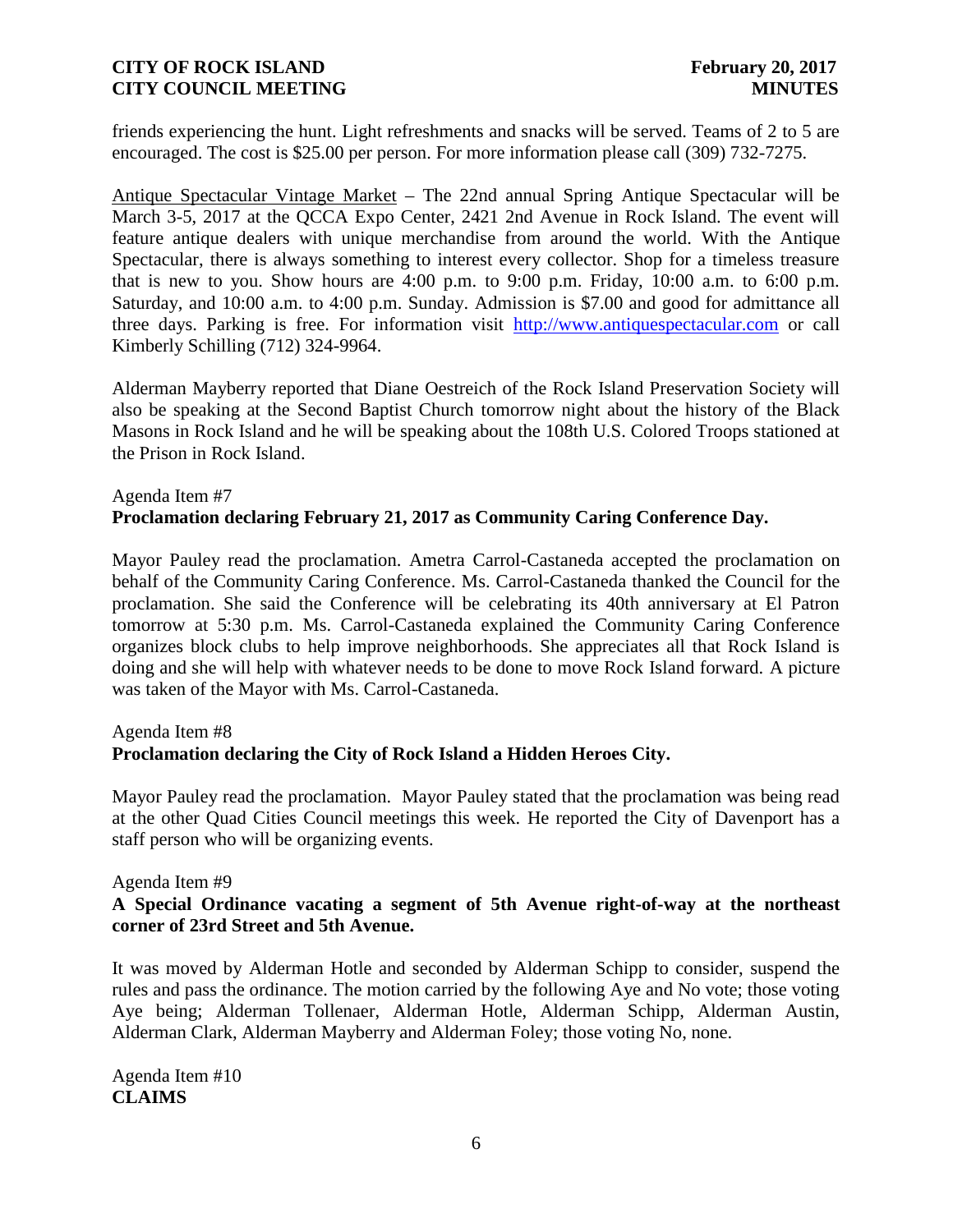It was moved by Alderman Austin and seconded by Alderman Clark to accept the following reports and authorize payments as recommended. The motion carried by the following Aye and No vote; those voting Aye being; Alderman Tollenaer, Alderman Hotle, Alderman Schipp, Alderman Austin, Alderman Clark, Alderman Mayberry and Alderman Foley; those voting No, none.

a. Report from the Human Resources Department regarding payment in the amount of \$13,920.88 to Broadspire of Atlanta, GA for General Liability claim.

b. Report from the Human Resources Department regarding payment in the amount of \$18,454.20 to Broadspire of Atlanta, GA for General Liability claim.

c. Report from the Human Resources Department regarding payment in the amount of \$25,000.00 to Broadspire of Atlanta, GA for General Liability claim.

#### Agenda Item #11

## **Claims for the week of February 10 through February 16 in the amount of \$498,822.61 and payroll for the weeks of January 30 through February 12 in the amount of \$1,452,521.11.**

It was moved by Alderman Foley and seconded by Alderman Clark to allow the claims and payroll. The motion carried by the following Aye and No vote; those voting Aye being; Alderman Tollenaer, Alderman Hotle, Alderman Schipp, Alderman Austin, Alderman Clark, Alderman Mayberry and Alderman Foley; those voting No, none.

## Agenda Item #12 **ACH Payments for the month of January on the amount of \$1,430,890.56.**

It was moved by Alderman Schipp and seconded by Alderman Hotle to approve the ACH payments.

Alderman Austin asked the Finance Director to explain what ACH payments are. Finance Director Stephanie Masson explained that ACH payments are payments made directly from the City's bank account to the recipient's bank account. An example would be payroll taxes that in the past were paid by check; now the payments are made through ACH payments. Ms. Masson said the new report was created to provide greater transparency and would be a regular monthly report now.

The motion carried by the following Aye and No vote; those voting Aye being; Alderman Tollenaer, Alderman Hotle, Alderman Schipp, Alderman Austin, Alderman Clark, Alderman Mayberry and Alderman Foley; those voting No, none.

Agenda Item #13 **Purchase Card Claims for the period from December 28, 2016 through January 26, 2017 in the amount of \$57,661.02.**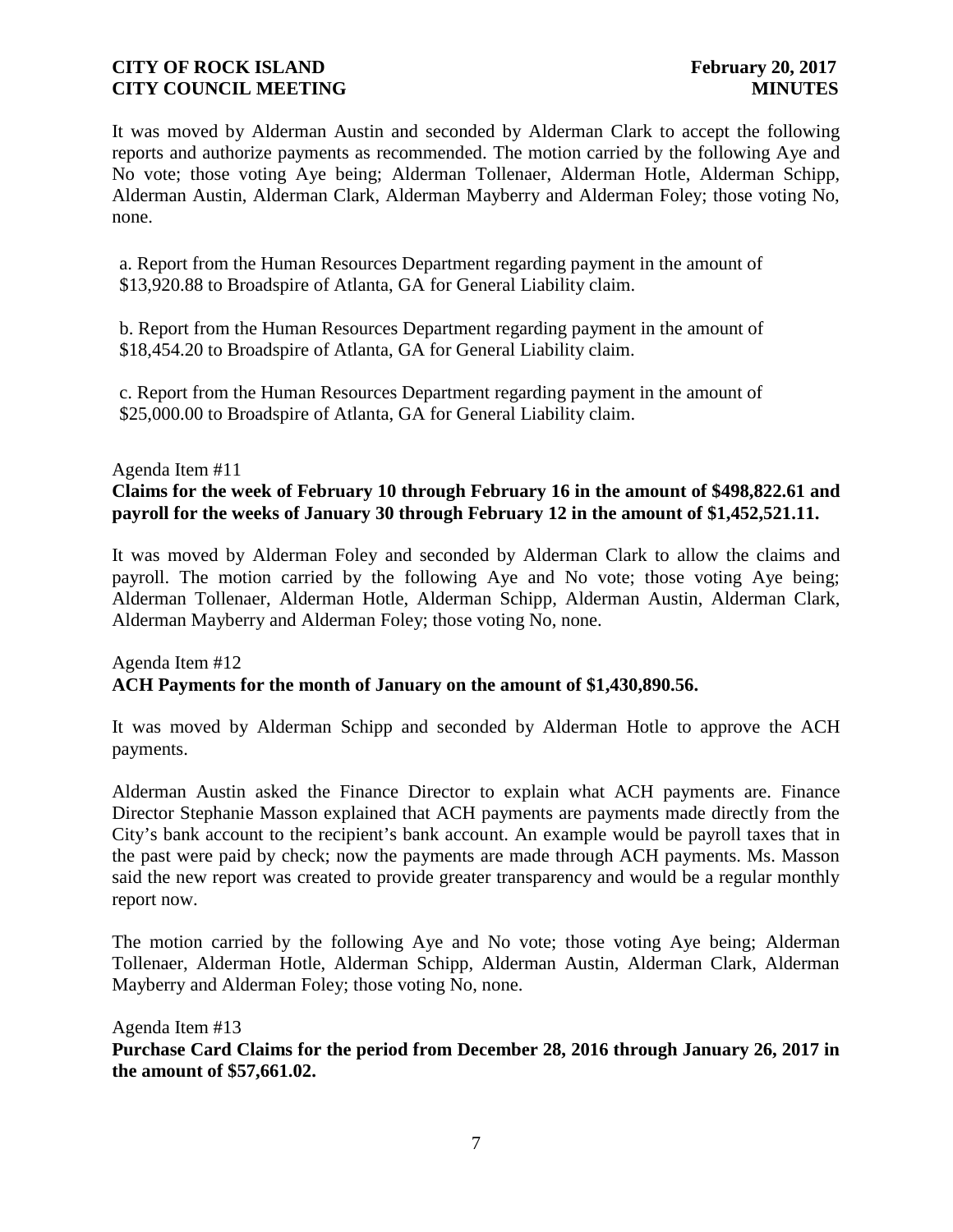It was moved by Alderman Schipp and seconded by Alderman Hotle to approve the purchase card claims. The motion carried by the following Aye and No vote; those voting Aye being; Alderman Tollenaer, Alderman Hotle, Alderman Schipp, Alderman Austin, Alderman Clark, Alderman Mayberry and Alderman Foley; those voting No, none.

#### Agenda Item #14

**Report from the Public Works Department regarding bids for the purchase of 160,000 paper yard waste bags for the 2017 Free Leaf Pickup Program, recommending the bid be awarded to WasteZero, Inc. of Raleigh, NC in the amount of \$54,240.00.**

It was moved by Alderman Foley and seconded by Alderman Mayberry to award the bid as recommended and authorize the purchase.

Discussion followed. Alderman Austin stated the program is not really free; the City pays for the bags and for the people who do the collection. Alderman Austin said it's a popular program; supports the residents; and makes the city look much better. Alderman Foley stated that when the leaf burn ban was put in place back in 2009, it was a very visionary thing to do and he has no problem providing the free bags to the residents; it's a great environmental program.

The motion carried by the following Aye and No vote; those voting Aye being; Alderman Tollenaer, Alderman Hotle, Alderman Schipp, Alderman Austin, Alderman Clark, Alderman Mayberry and Alderman Foley; those voting No, none.

Agenda Item #15

**Report from the Public Works Department regarding a proposal from Kraft Power Corporation of Gaylord, MI for the annual servicing including parts and labor of the six Wakesha VGF L36 engines at the Mill Street Treatment plant in the amount of \$20,700.00.**

It was moved by Alderman Foley and seconded by Alderman Mayberry to approve the proposal as recommended. The motion carried by the following Aye and No vote; those voting Aye being; Alderman Tollenaer, Alderman Hotle, Alderman Schipp, Alderman Austin, Alderman Clark, Alderman Mayberry and Alderman Foley; those voting No, none.

#### Agenda Item #16

**Report from the Public Works Department regarding a contract extension for the 2016 Hot-in-Place Asphalt Recycling Program through 2017 with Gallagher Asphalt Corporation of Thornton, IL in the amount of \$300,000.00.**

It was moved by Alderman Hotle and seconded by Alderman Schipp to approve the contract extension as recommended.

Alderman Schipp said he saw Gallagher Asphalt in action last year in the Sixth Ward and that they do good work and quickly. Alderman Hotle said this program has been a huge positive for the City and she is glad it is continuing.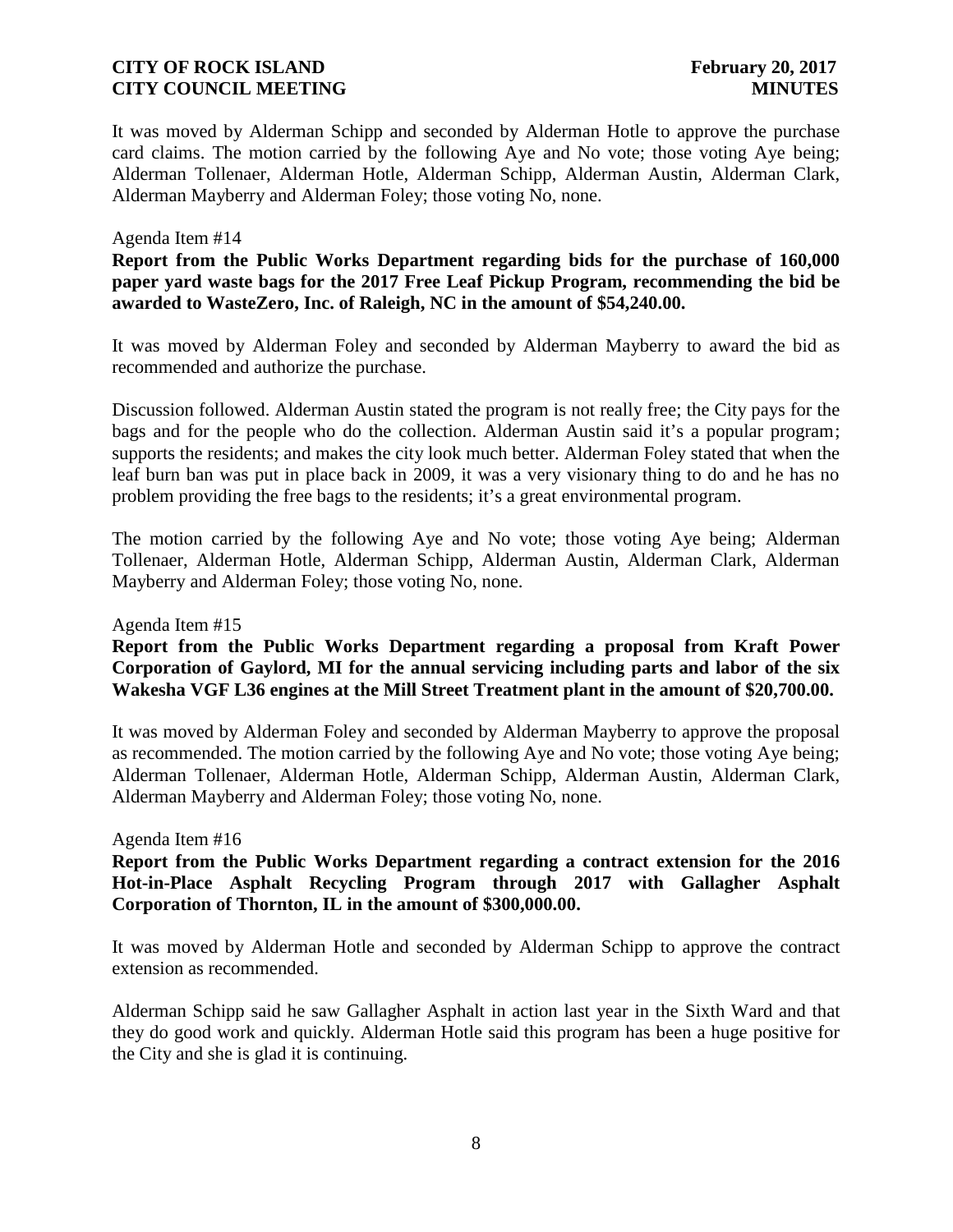The motion carried by the following Aye and No vote; those voting Aye being; Alderman Tollenaer, Alderman Hotle, Alderman Schipp, Alderman Austin, Alderman Clark, Alderman Mayberry and Alderman Foley; those voting No, none.

#### Agenda Item #17

**Report from the City Clerk regarding a request from Kavanaugh's Hilltop Tavern to hold an outdoor tented event for the St. Patrick's Day Parade weekend on Friday March 17, 2017 from 3:00 p.m. to midnight and Saturday, March 18, 2017 from noon to midnight at 1228 30th Street.**

It was moved by Alderman Hotle and seconded by Alderman Foley to approve the event as recommended, subject to complying with all liquor license regulations, contacting the Fire Department for fire and safety considerations and subject to being closed down early if noise complaints are received. The motion carried by the following Aye and No vote; those voting Aye being; Alderman Tollenaer, Alderman Hotle, Alderman Schipp, Alderman Austin, Alderman Clark, Alderman Mayberry and Alderman Foley; those voting No, none.

#### Agenda Item #18

**Report from the City Clerk regarding a request from Steve's Old Time Tap for a St. Patrick's Day Parade outdoor viewing area and party on March 18, 2017 from 9 a.m. until 7 p.m.; a request for the closure of 17th Street between 2nd Avenue and 3rd Avenue and the closure of 3rd Avenue between 17th Street and 18th Street; a request to sell alcohol in the enclosed area; and a request for sound amplification of music.**

It was moved by Alderman Foley and seconded by Alderman Hotle to approve the requests as recommended, subject to complying with all liquor license regulations and subject to being closed down early if noise complaints are received. The motion carried by the following Aye and No vote; those voting Aye being; Alderman Tollenaer, Alderman Hotle, Alderman Schipp, Alderman Austin, Alderman Clark, Alderman Mayberry and Alderman Foley; those voting No, none.

#### Agenda Item #19

**Report from the City Clerk regarding Plaza events for the upcoming 2017 season, requesting a waiver of application and event fees for RIBCO's Tour de Brew; a waiver of application and event fees for The District's Gallery Hops in May and December, Midweek Music on the Plaza weekly entertainment June through August and Fright Night; and a waiver of event fees for Gilda's Club Run for Laughs and The Smoking Dog and Gamma Alpha Beta Camp Kesem fundraiser.**

It was moved by Alderman Hotle and seconded by Alderman Clark to approve the events and waiver of fees as recommended.

Alderman Foley said it was great to see local and downtown businesses partnering with non profit organizations and bringing people to The District. Alderman Mayberry asked if the waiver of fees had been done in the past. Mayor Pauley said yes, for certain ones. Alderman Hotle said if the event is tied to a non-profit, then the fees are waived.